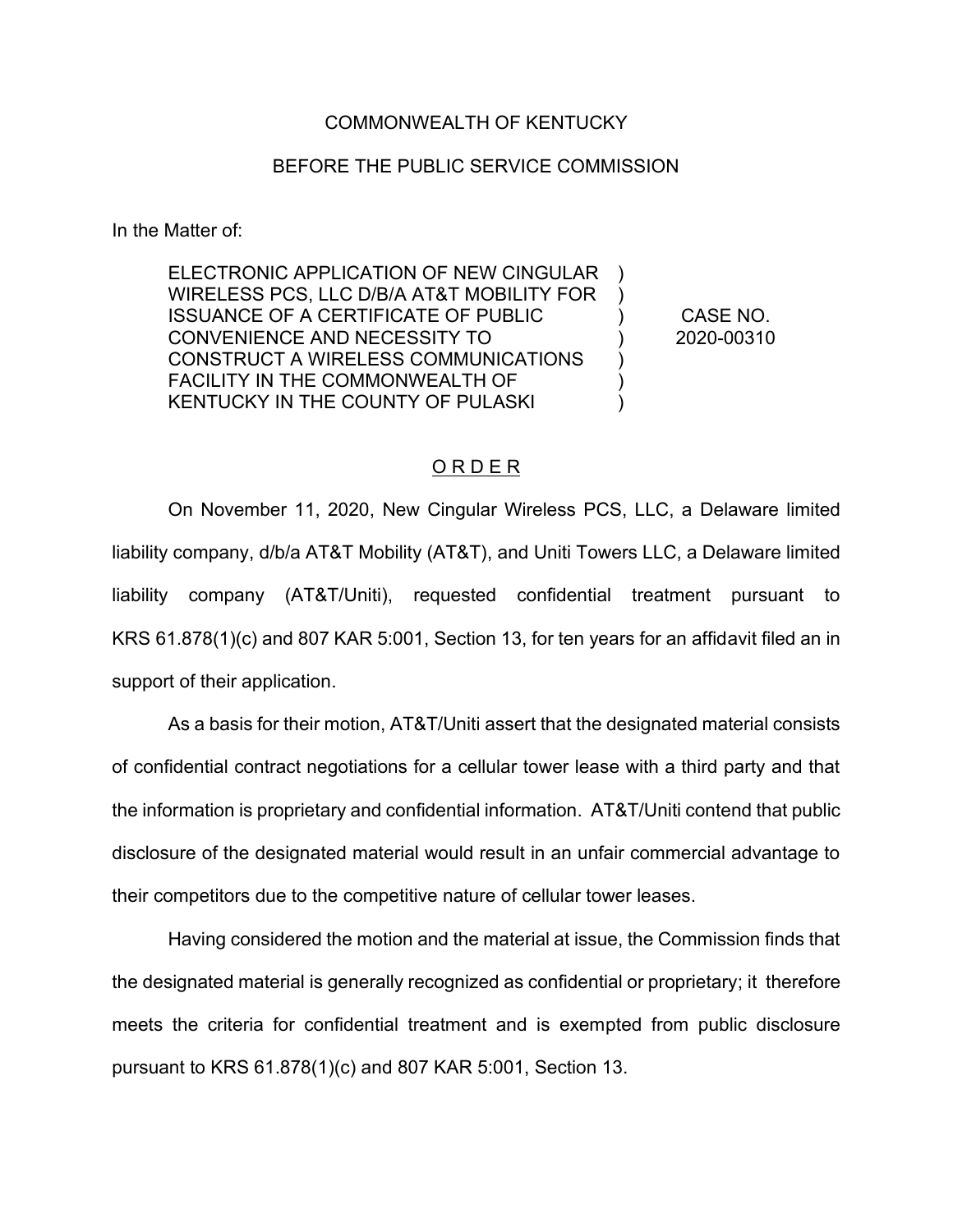IT IS THEREFORE ORDERED that:

1. AT&T/Uniti's motion for confidential protection for the affidavit is granted.

2. The designated material granted confidential treatment by this Order shall not be placed in the public record or made available for public inspection for a period of ten years or until further Orders of this Commission.

3. Use of the material granted confidential treatment by this Order in any Commission proceeding shall be in compliance with 807 KAR 5:001, Section 13(9).

4. AT&T/Uniti shall inform the Commission if the material granted confidential treatment by this Order becomes publicly available or no longer qualifies for confidential treatment.

5. If a nonparty to this proceeding requests to inspect the material granted confidential treatment by this Order and the period during which the material has been granted confidential treatment has not expired, then AT&T/Uniti shall have 30 days from receipt of written notice of the request to demonstrate that the material still falls within the exclusions from disclosure requirements established in KRS 61.878. If AT&T/Uniti are unable to make such demonstration, the requested material shall be made available for inspection. Otherwise, the Commission shall deny the request for inspection.

6. The Commission shall not make the requested material available for inspection for 30 days from the date of service of an Order finding that the material no longer qualifies for confidential treatment in order to allow AT&T/Uniti to seek a remedy afforded by law.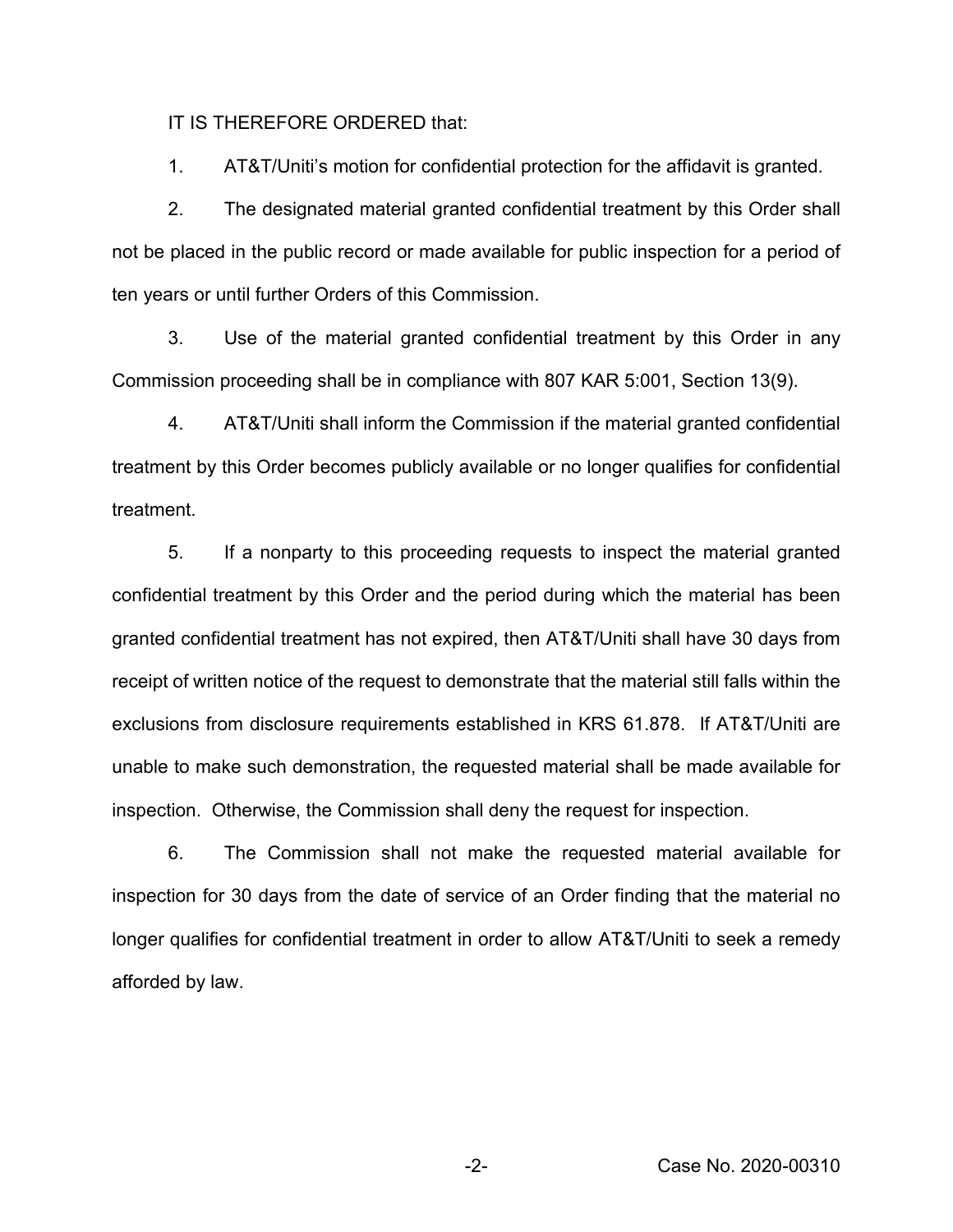By the Commission



ATTEST:

 $_{dwell}$ 

Executive Director

Case No. 2020-00310